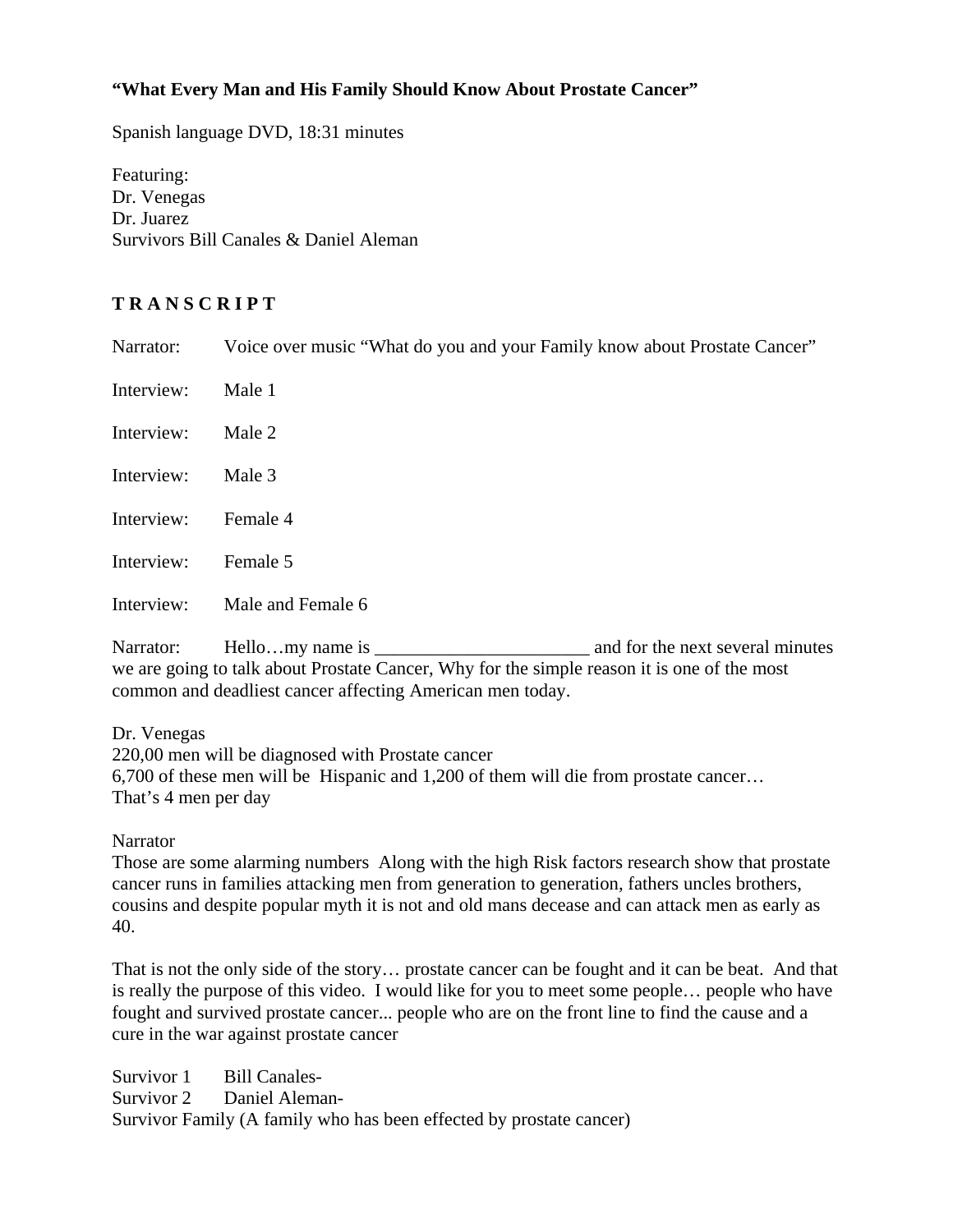# **Narrator**

Like I said it runs in families (use examples from the 4 survivors) So if anyone in your family has prostate cancer you are in a high risk group and should get checked regularly and we will talk about that in a minute….but first lets make sure we all no what the prostate is (Show picture of Prostate)

# Dr. Venegas

It is a sex gland about the size of a walnut that is a part of the male reproductive system. The prostate contributes to the reproduction of semen, the thick fluid carries sperm from the testicles. It is located inside the body at the base of the penis, just below the bladder and above the rectum. It surrounds a portion of the urethra (the tube that carries urine from the bladder to the outside) and can be imagined as a doughnut surrounding a straw.

You are probably saying I feel fine, I'm healthy and I don't have to worry about it. Well when you first get it , there are no symptoms and you can have it for a long time before the symptoms show up

Dr. Juarez (Discuss the issue of no symptoms)

No symptoms are probably a better sign, particularly if you have prostate cancer because if you have symptoms and if those symptoms are do to prostate cancer...in many cases the cancer is already too advances and has begin to spread

# Narrator:

But there are symptoms that eventually show…and it is important that you be aware of them

Bill Canales discuss his symptoms he may have had

Daniel Aleman discuss his symptoms and experience he may have had

#### Dr. Venegas:

(voice over) Discuss all symptoms and give examples (Display Symptoms) Decrease force of stream- for example when you go in the restroom and unzip your pants... remember how it use to come out so fast you could write your name in the sand… and now it barley comes out…that is call Decrease force of Stream

Hesitancy, is when you are standing in the rest room and waiting for something to come out... .and you feel like you have to use it and everyone else his finish , and you have to turn on the water to try to get started. ..that's call Hesitancy

Blood in the urine

Stinging or burning while urinating

These are also signs of Prostate Cancer

**Narrator** 

Let's say it again ... in the early stages there are no symptoms..and if you wait for them to show …it may just be too late

#### Dr. Venegas

Let's use the example of maintenance on a car..Every 3000 miles you have to get the oil changed and of course you do other routine checks at the same time to keep that car running…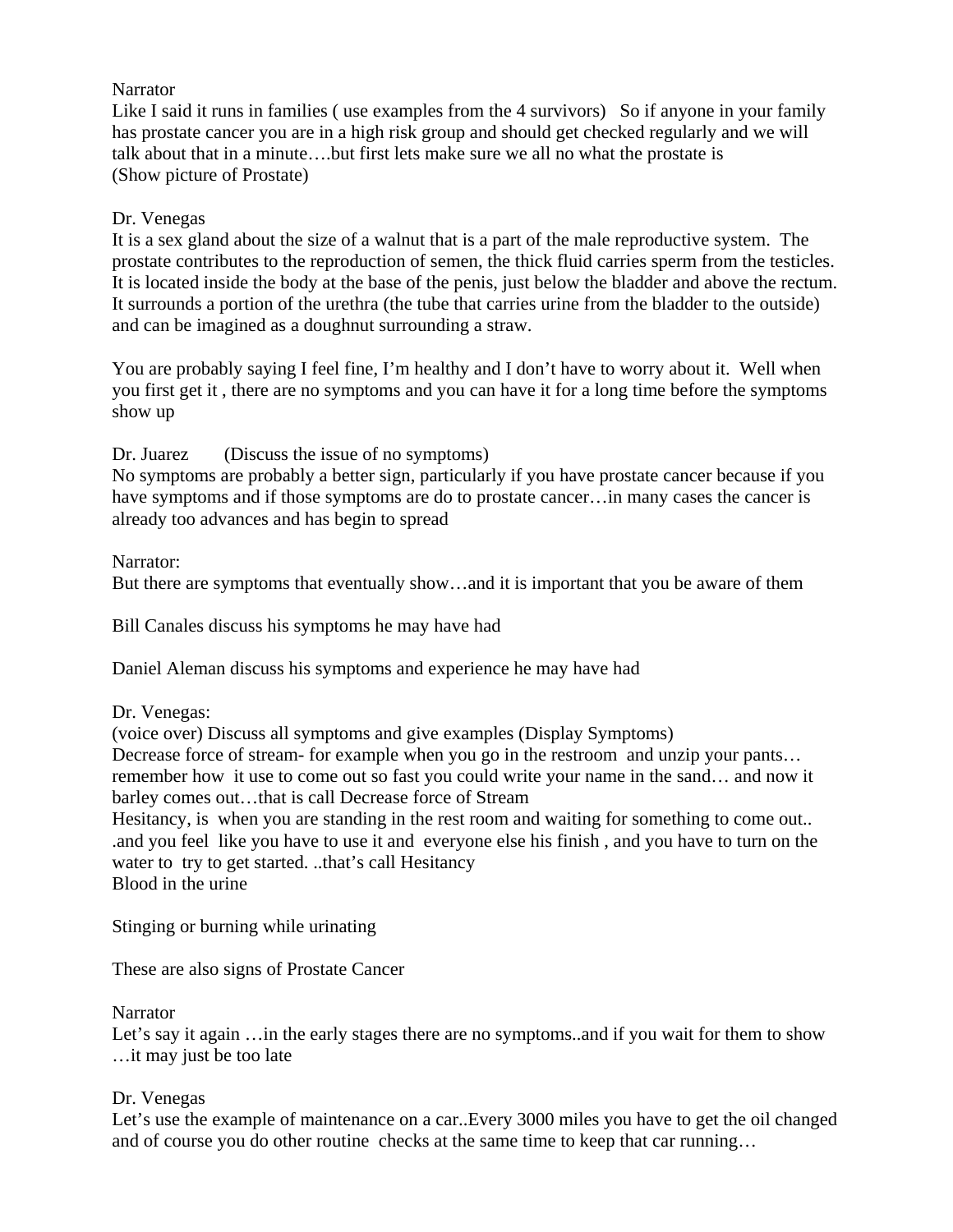The same applies to the male body… every year it is important to get the maintenance checked on the body and that includes a prostate cancer examination to make sure the body is working well

### **Narrator**

So this is the routine… If you are 40 years of age or older you should be getting a check up for prostate cancer every year. And for those of us who are in the high risk area Hispanics with a family history of prostate cancer, that means 2 things includes a Digital rectal Exam or DRE and the Prostate Specific Antigen or (PSA) which detects blood levels in cases of prostate cancer and other prostate diseases.

Now I know that most of you do not even want to hear about a Digital Rectal Examination …but there is some cold truth that needs to be dealt with…it may be uncomfortable and embarrassing…but it is a lot better than dying…

Dr. Venegas

Having the digital rectal examine is just as important, and in many cases more important than having your heart listen to with stethoscope

Dr. Juarez:

Yes it may be uncomfortable … however it only last for a few seconds then it is over with

Survivor Explain importance of the exam

Dr. Juarez:

Don't wait for a doctor to tell you its time for your examination its your body and your life… It's your health and it is your responsibility

Survivor Talk about preventive health maintenance

**Narrator** 

The fact is that early detection can lead to successful treatment for prostate cancer (mention treatment options)

Dr. Venegas:

For men with prostate cancer, there are different treatment options...

Getting back to your daily life is what it is all about… yes there are some risk... you might have heard about your sex life being effected… But with today's treatment the risk are very small

Dr. Juarez

The major treatment options for prostate cancer include: surgery radiation therapy, hormonal therapy, chemotherapy watchful waiting